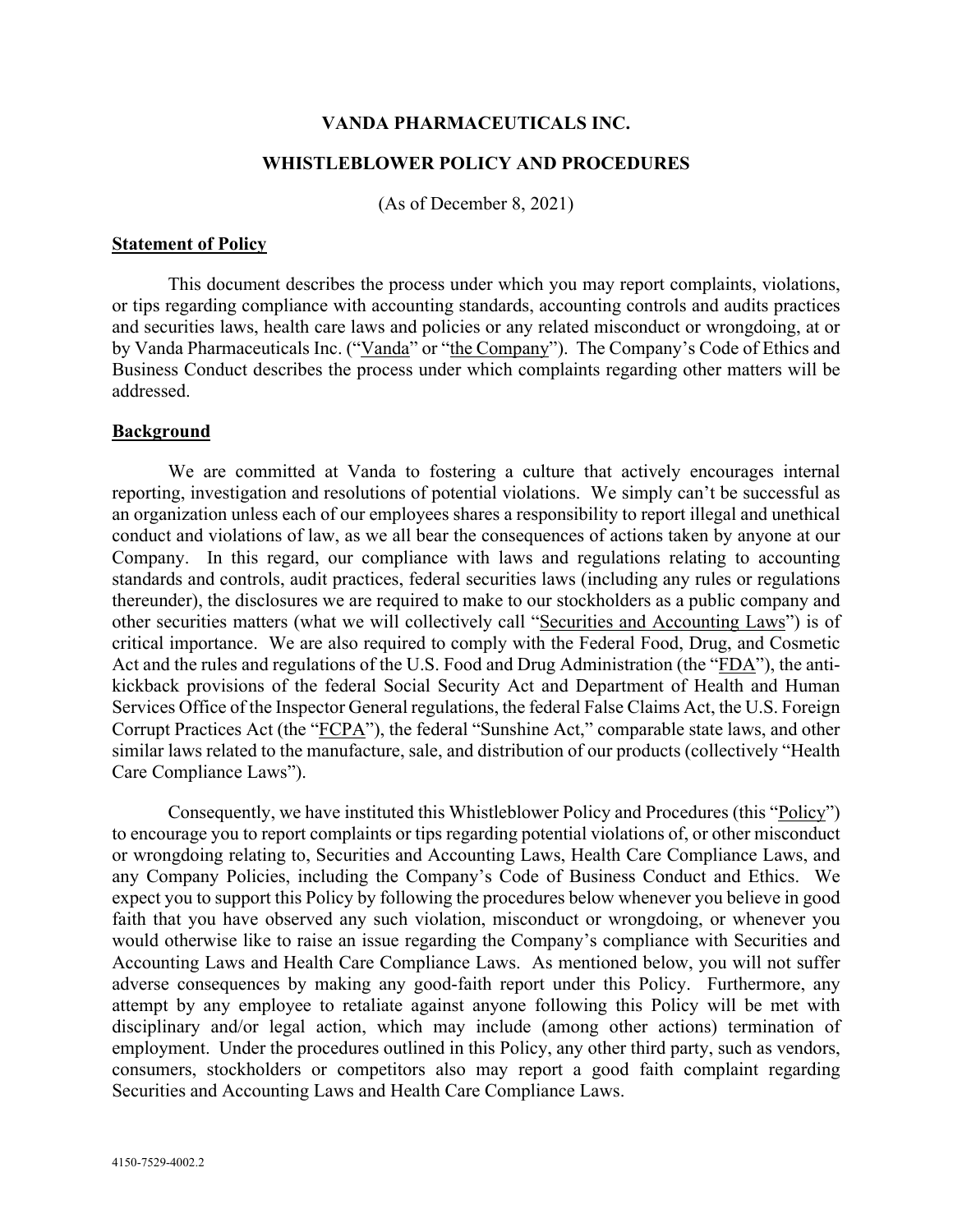# **Examples of Matters Covered By This Policy**

This Policy covers the reporting of any and all complaints, violations, and tips regarding our compliance with Securities and Accounting Laws, Health Care Compliance Laws, and related misconduct or wrongdoing. The following are examples of occurrences or behaviors that, if you observe, you are expected to report pursuant to this Policy:

- Example Violations of Securities and Accounting Laws:
	- any fraud or deliberate error in the preparation, evaluation, review or audit of any financial statement of the Company or its subsidiaries;
	- any fraud or deliberate error in the recording and maintaining of financial records of the Company or its subsidiaries;
	- any deficiencies in or noncompliance with the Company's internal accounting controls;
	- any misrepresentation or false statement to or by a senior officer of the Company or accountant regarding a matter contained in the financial records, financial reports or audit reports of the Company or its subsidiaries;
	- any fraud or deliberate error in the preparation, evaluation or review of the Company's public disclosures (such as its quarterly or annual reports filed with the United States Securities and Exchange Commission, or the "SEC"), or any report filed with the SEC to notify our investors of a current event; and
	- any deviation from full and fair reporting of the Company's or its subsidiaries' financial condition.
- Example Violations of Health Care Compliance Laws:
	- failure to promote or otherwise discuss the Company's prescription products in a manner that is truthful, non-misleading, and balanced;
	- promotion of the Company's prescription drug products in a manner that is inconsistent with the FDA approval for the products ("off-label" promotion);
	- failure to disclose in a timely manner meaningful results of controlled clinical trials of marketed Company products;
	- misuse or prohibited disclosure of protected patient health information;
	- false or improper Company reporting to government or other entities of pricing, reimbursement, or other information concerning Company products, or other fraud or deliberate error in Company interactions with government or private payers regarding reimbursement for Company products; and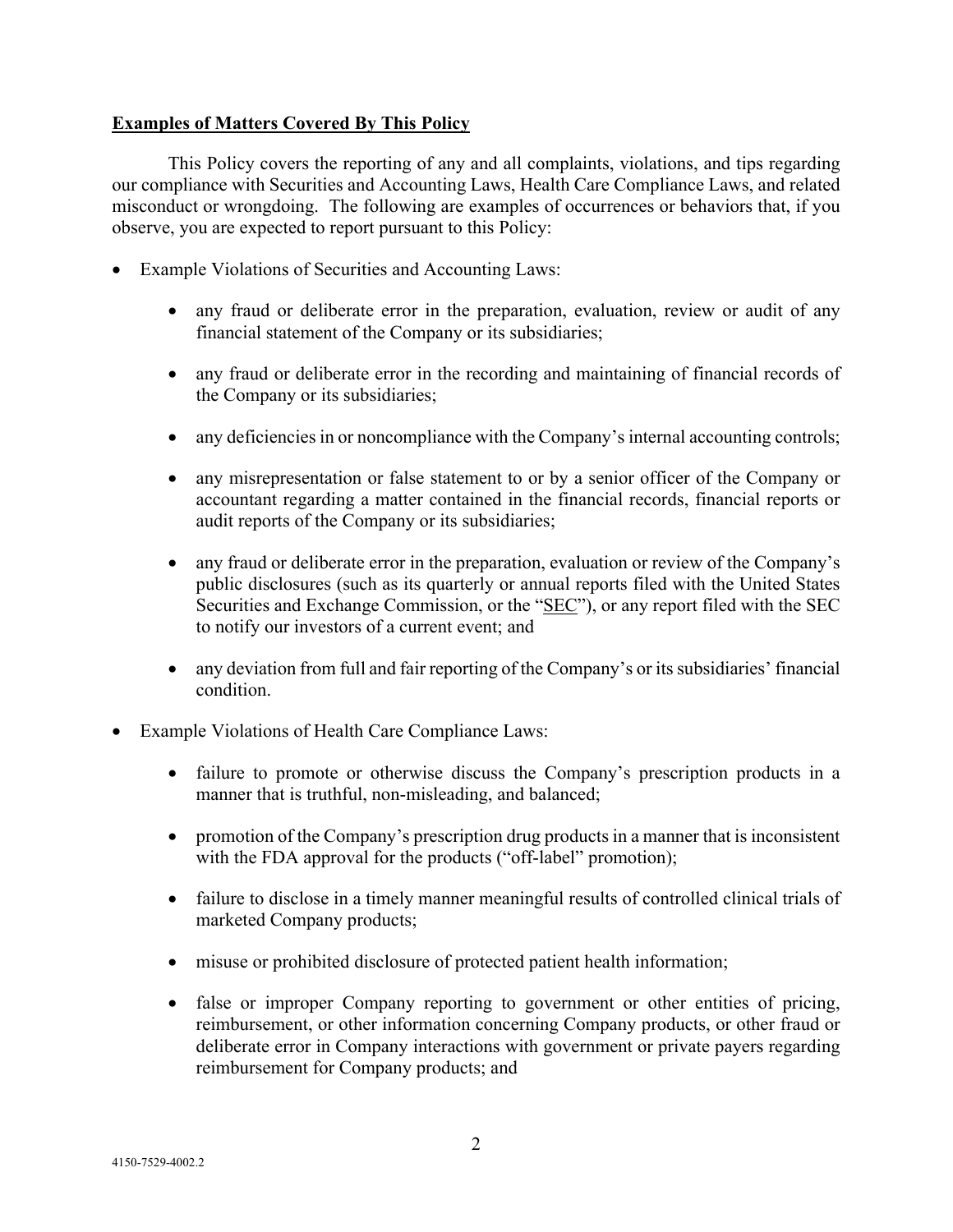• offering or paying anything of value to a health care professional, or other person or entity in a position to influence prescribing, in order to induce them to purchase, prescribe, use, recommend, provide favorable formulary status for, or dispense a Company product.

# **Reporting Procedures**

The Company encourages internal reporting of complaints before they are reported to the SEC. The Company believes that internal reporting will allow the Company to address complaints as quickly and efficiently as possible and thereby best serves the interests of its stockholders and employees. Moreover, the SEC rules provide a number of potential benefits to individuals who first report their concerns to the Company, including (i) preserving the whistleblower's "place in line" if the whistleblower first reports to the Company and then reports to the SEC within 120 days of the first internal report, (ii) a larger percentage reward if the whistleblower reports to the company first (and less if the whistleblower doesn't) and (iii) providing that the whistleblower gets full "credit" if the company ultimately reports a broader set of concerns than the concerns initially reported by the whistleblower.

Any person with a complaint or tip or other information regarding any violation of Securities and Accounting Laws, Health Care Compliance Laws, or any related misconduct or wrongdoing, or with a question regarding the Company's compliance with Securities and Accounting Laws or Health Care Compliance Laws (any of the above, a "Tip") may report that Tip on an anonymous or confidential basis in any of the following ways:

- By calling the Company's whistleblower hotline at 1-866-848-9791;
- By submitting a Tip on a secure webpage of the Company's website, at www.vandapharma.ethicspoint.com;
- By contacting the Company's Compliance Officer directly by regular mail or by phone, at the address or phone number below:

Compliance Officer Vanda Pharmaceuticals Inc. 2200 Pennsylvania Avenue Suite 300E Washington, DC 20037 (202) 734-3400

# OR

• By contacting the Chairman of the Board or the independent Chair of the Company's Audit Committee of its Board of Directors ("Audit Committee") directly by regular mail or by phone, at the address or phone number below:

> Chairman of the Board or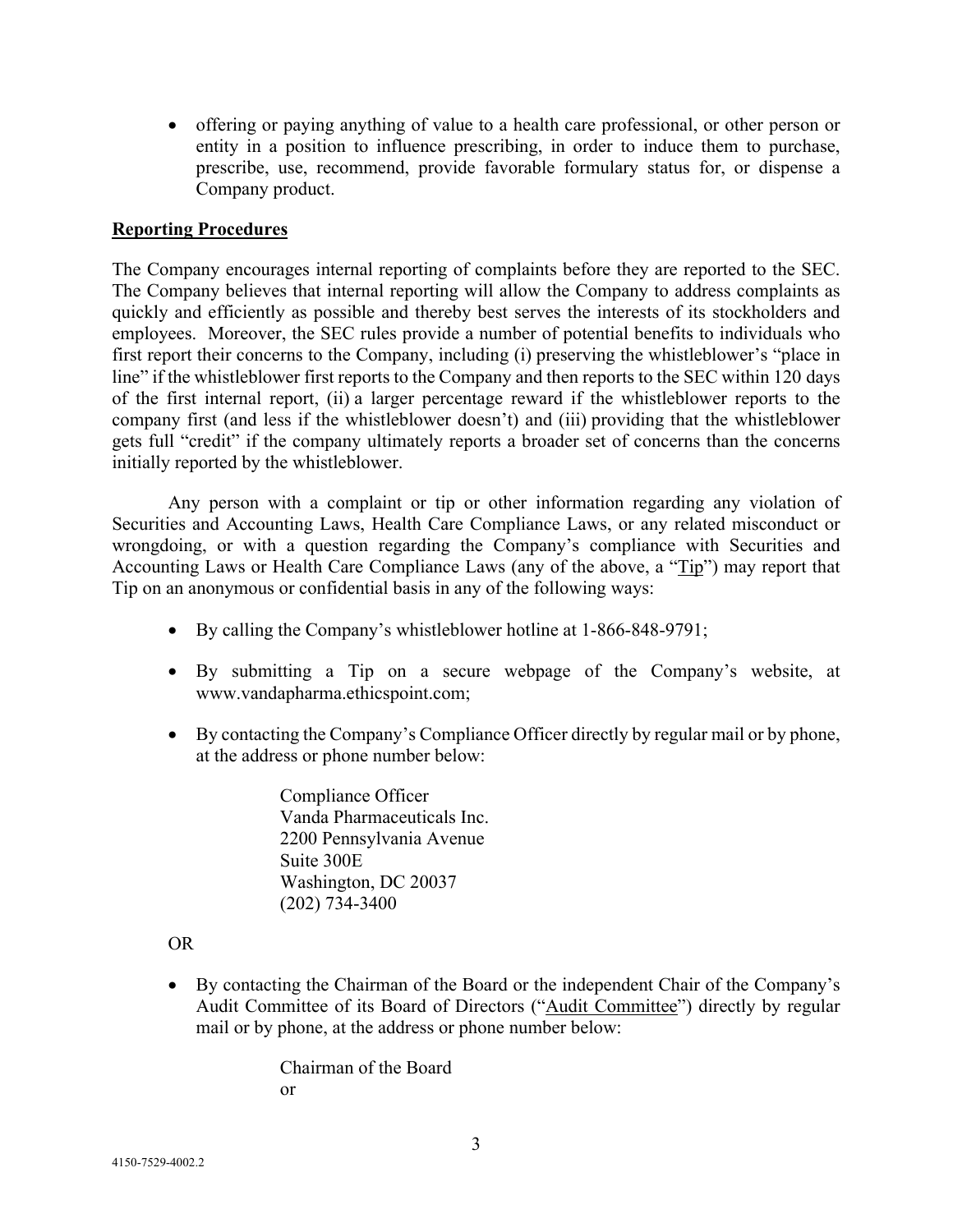Chair of the Audit Committee

c/o Vanda Pharmaceuticals Inc. 2200 Pennsylvania Avenue Suite 300E Washington, DC 20037 (202) 734-3400

You are encouraged to provide as much specific information as possible regarding your Tip, including names, dates, places, events and the employee's belief as to why the incidents may represent a violation of Securities and Accounting Laws, Health Care Compliance Laws, or related misconduct or wrongdoing.

### **Treatment of Complaints**

The Company treats all reports seriously. Upon receipt of a Tip, either the Compliance Officer, or appropriate member of the Board of Directors will determine whether the Tip actually pertains to matters within the scope of this Policy, and, when possible, will acknowledge receipt of the complaint to the sender. All Tips properly pertaining to matters within the scope of this Policy may be reported to the Vanda Compliance Committee and the Board of Directors, as appropriate.

Complaints will be reviewed under the direction of the Board of Directors and oversight of the Compliance Officer. Confidentiality will be maintained to the fullest extent possible consistent with the need to conduct an adequate review. Prompt and appropriate corrective action will be taken when and as warranted in the judgment of the Board of Directors.

Employees should not conduct their own independent investigation into any suspected violations. The Compliance Officer will review and coordinate the investigation and resolution of all complaints and reports of a suspected violation, as well as ensure that corrective action is taken, as necessary and appropriate.

The Compliance Officer or, if warranted, a member of the Board of Directors, will maintain a log of all Tips for the Board of Directors. Copies of the Tips and such log will be maintained in accordance with the Company's document retention policy.

### **The Company Does Not Retaliate Against Whistleblowers**

The Company will not tolerate any retaliation against someone who reports actual or suspected violations in good faith. Any employee who engages in retaliatory conduct will be disciplined, up to and including termination. In some cases, federal, state, and/or local law provides that retaliatory action for reporting unlawful activity is illegal. Employees who object to or refuse to participate in a policy, practice or activity that is unlawful, fraudulent, criminal or incompatible with a clear mandate of public policy concerning the public health, safety or welfare or protection of the environment are also protected from retaliatory action.

We do not permit any form of intimidation or retaliation by any employee, contractor, subcontractor or agent of the Company against you because of any lawful act done to: